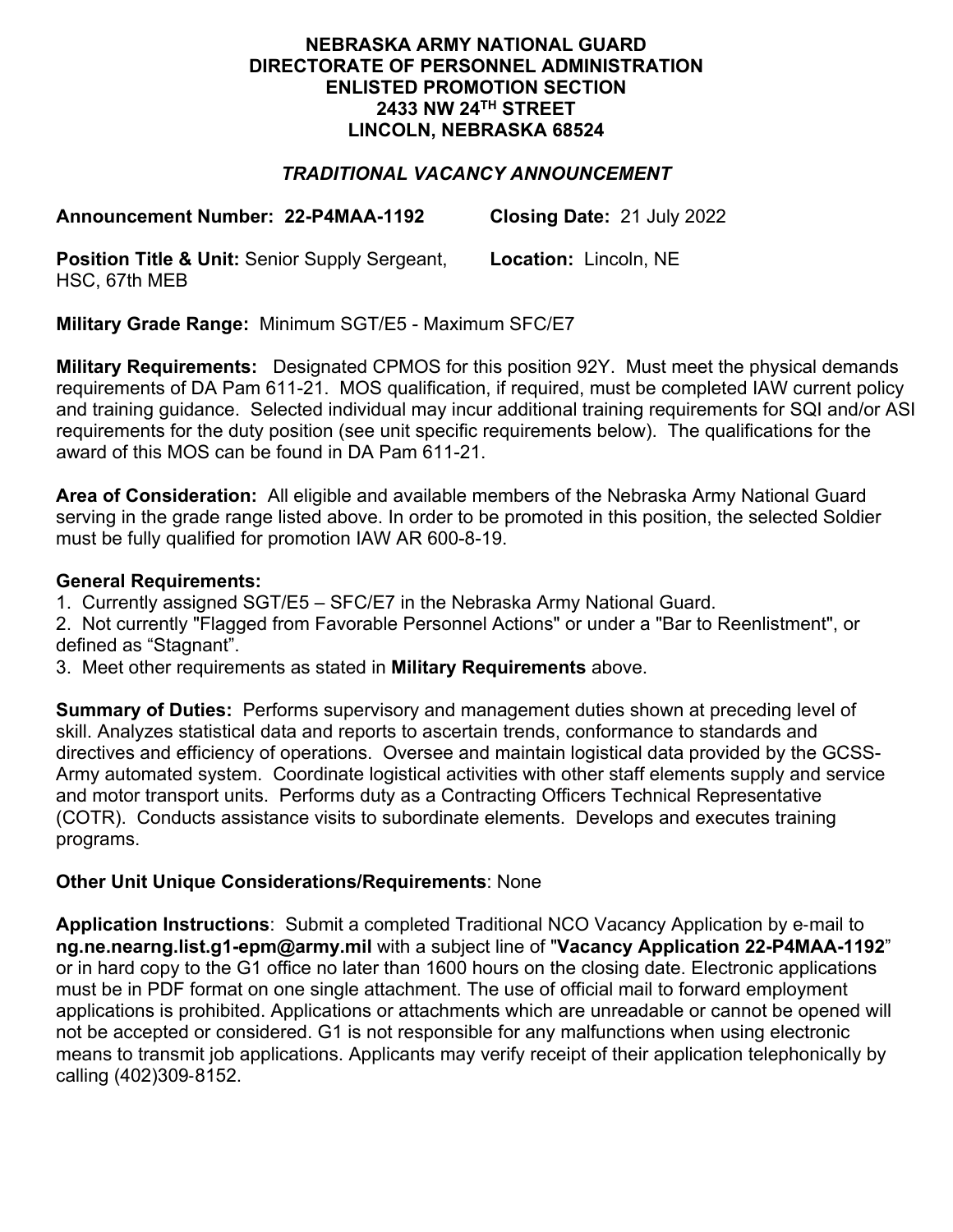#### **10-92Y. MOS 92Y--Unit Supply Specialist (Unit Supply SPEC), CMF 92**

 a. *Major duties.* : The unit supply specialist supervises or performs duties involving request, receipt, storage, issue, accountability and the preservation of individual, organizational installation, facilities and expendable/durable property and equipment. Operating and maintaining the Global Combat Support System (GCSS-Army) an automated supply system for accounting of organizational and installation property and equipment.

 (1) *MOSC 92Y1O.* Receives, inspects inventories, loads unloads, segregates, stores, issues, delivers and turns-in organization and installation property and equipment. Operates the GCSS-Army unit level computer. Prepares all unit/organizational supply documentation. Maintains the automated supply system for accounting of organizational property and equipment. Issues and receives small arms. Secures and controls weapons, ammunition and sensitive items in security areas. Schedules and performs preventive and organizational maintenance on weapons and sensitive items.

 (2) *MOSC 92Y2O.* Performs duties shown at preceding level of skill and provides technical guidance to lower grade personnel. Inspects completed transactions/work for accuracy and compliance with established policy and procedures. Coordinates property and equipment activities. Reviews and annotates changes to the unit material condition status report. Validates/posts transactions to organizational and installation property records and updates/maintains supporting document files. Determines required method of relief from responsibility for lost, damaged and destroyed property/equipment items.

 (3) *MOSC 92Y3O*. Performs duties shown at preceding level or skill and provides guidance to lower grade personnel. Directs supply personnel in establishing property and inventory control management functions IAW current policy/procedure directives. Maintain property and equipment under GCSS-Army. Review daily and monthly records of all property and equipment transactions including petroleum products, unit/organizational basic/combat loads and operating supplies. Reconcile all local purchase transactions for fiscal/property accounting. Ensure weapons/sensitive item inventories are conducted IAW current regulatory procedure. Provide technical assistance to unit/organizational equipment and records parts specialist (92A). Assist and advise supply officer and company commander.

 (4) *MOSC 92Y4O.* Performs supervisory and management duties shown at preceding level of skill. Analyzes statistical data and reports to ascertain trends, conformance to standards and directives and efficiency of operations. Oversee and maintain logistical data provided by the GCSS-Army automated system. Coordinate logistical activities with other staff elements supply and service and motor transport units. Performs duty as a Contracting Officers Technical Representative (COTR). Conducts assistance visits to subordinate elements. Develops and executes training programs.

 (5) *MOSC 92Y5O.* Supervises development and preparation of operations, information, plans, maps, sketches, overlays and related data to employ all logistical (supply & service organizations) in Army, Joint, Interagency, Intergovernmental and multi-national operational forces in support of worldwide land and contingency operations. Contributes to subordinate and staff development and operations of the GCSS-Army automated system, equipment review, salvage, demilitarization and unit/organizational and repair parts supply procedures within the operational area. Perform liaison between joint and allied staff and supported personnel to improve effectiveness of all support activities. Conduct implementation and overview and provide technical assistance to the Commander and Inspector General. b. *Physical demands rating and qualifications for initial award of MOS.* Unit supply specialist must possess the following qualifications:

(1) A physical demands rating of Moderate (Gold).

(2) A physical profile of 222222.

(3) Qualifying scores.

 (a) A minimum score of 95 in aptitude area CL in Armed Services Vocational aptitude Battery (ASVAB) tests administered prior to 2 January 2002.

 (b) A minimum score of 92 in aptitude area CL on ASVAB tests administered on and after 2 January 2002 and prior to 1 July 2004.

 (c) A minimum score of 90 in aptitude area CL on ASVAB tests administered on and after 1 July 2004.

 (d) A minimum OPAT score of Standing Long Jump (LJ) – 0120 cm, Seated Power Throw (PT) – 0350 cm, Strength Deadlift (SD) – 0120 lbs., and Interval Aerobic Run (IR) – 0036 shuttles in Physical Demand Category in "Moderate" (Gold).